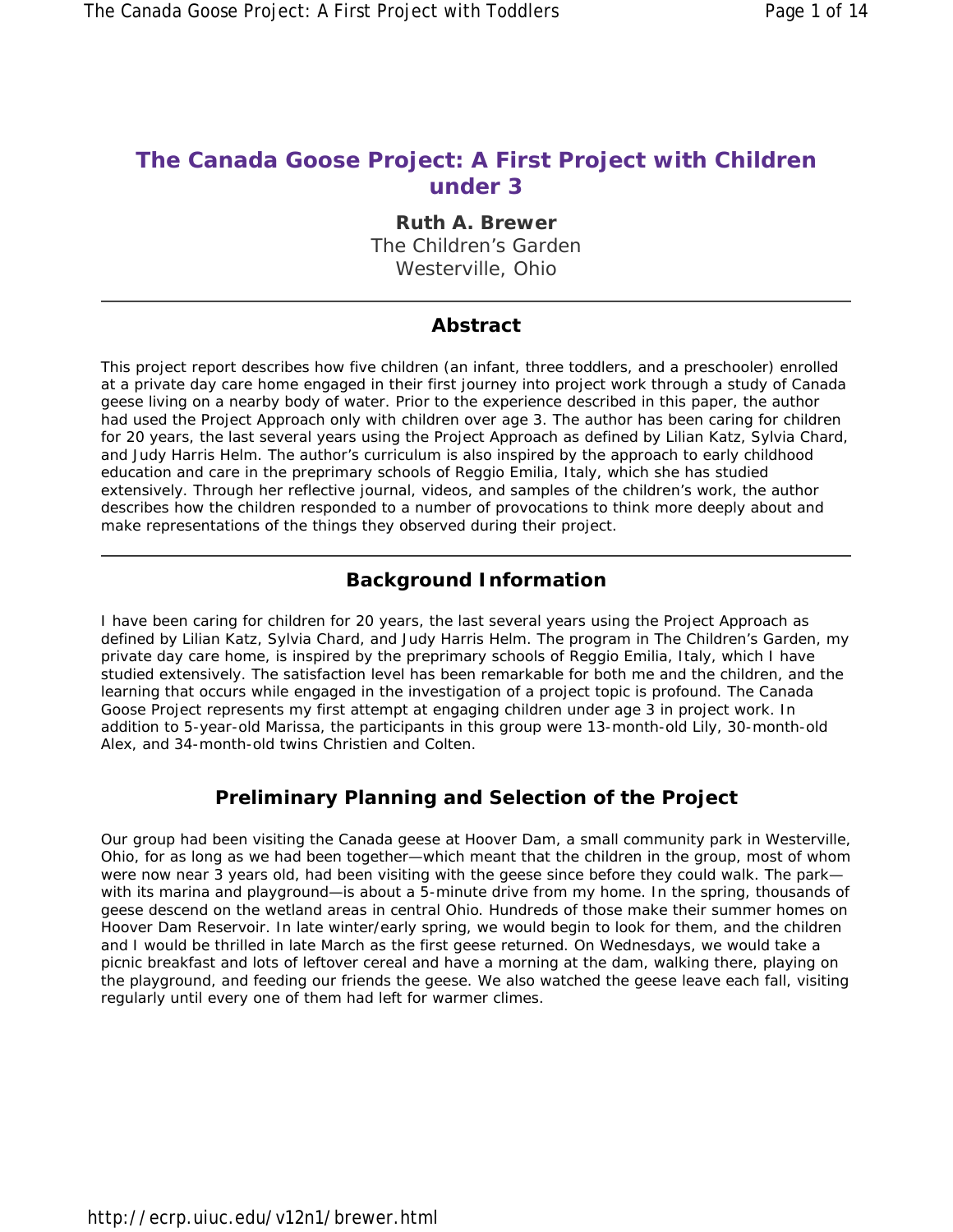

*Figure 1. Among the geese at the park.*

One of my main goals for this project was to familiarize the children with the tools of investigation and project work. This group was young; not everyone in the group was verbal yet. Although they could all use basic signs (also known as "baby sign," a sort of modified American Sign Language) to get needs met, they could not yet communicate their learning in a way that could easily be documented. It seemed to me that they needed some additional "languages"—the ways to represent learning described by Loris Malaguzzi in his poem "The Hundred Languages of Children." The task ahead seemed daunting: how would I engage toddlers in project work and investigation?

#### **Excerpt from Field Journal**

04/01: When I took some time to consider all of the varied interests of this particular group of children, I realized something very simple. The best way I can help facilitate project work with this group is to give them the tools with which to do projects! They have always had things to express themselves with…as many "languages" as I could provide for them. I teach by playing with them in whatever media they are using. The thing is—they have been using the tools (clay, paint, crayons, blocks, etc.) for as long as they could get their hands on them. I haven't ever pushed them to do representation. I am talking about the 30- and 34 month-olds, of course….

## **Phase 1: Beginning the Canada Goose Project**

To develop a topic web with the group, I began with conversations that occurred naturally during our forays to the dam. The children were always interested in any information that I had about the geese. "Why do they come here? How do they fly so long?" When the children began to ask to increase our number of visits to the dam each week, I wondered about studying the geese, based on my observations concerning the interests and questions of the children.

It was a challenge to develop a web without the direct commentary of the participants. Marissa, the 5-year-old, had worked with project topics before and was able to be an expert in the development of a web.



*Figure 2. Topic web for Canada goose project.*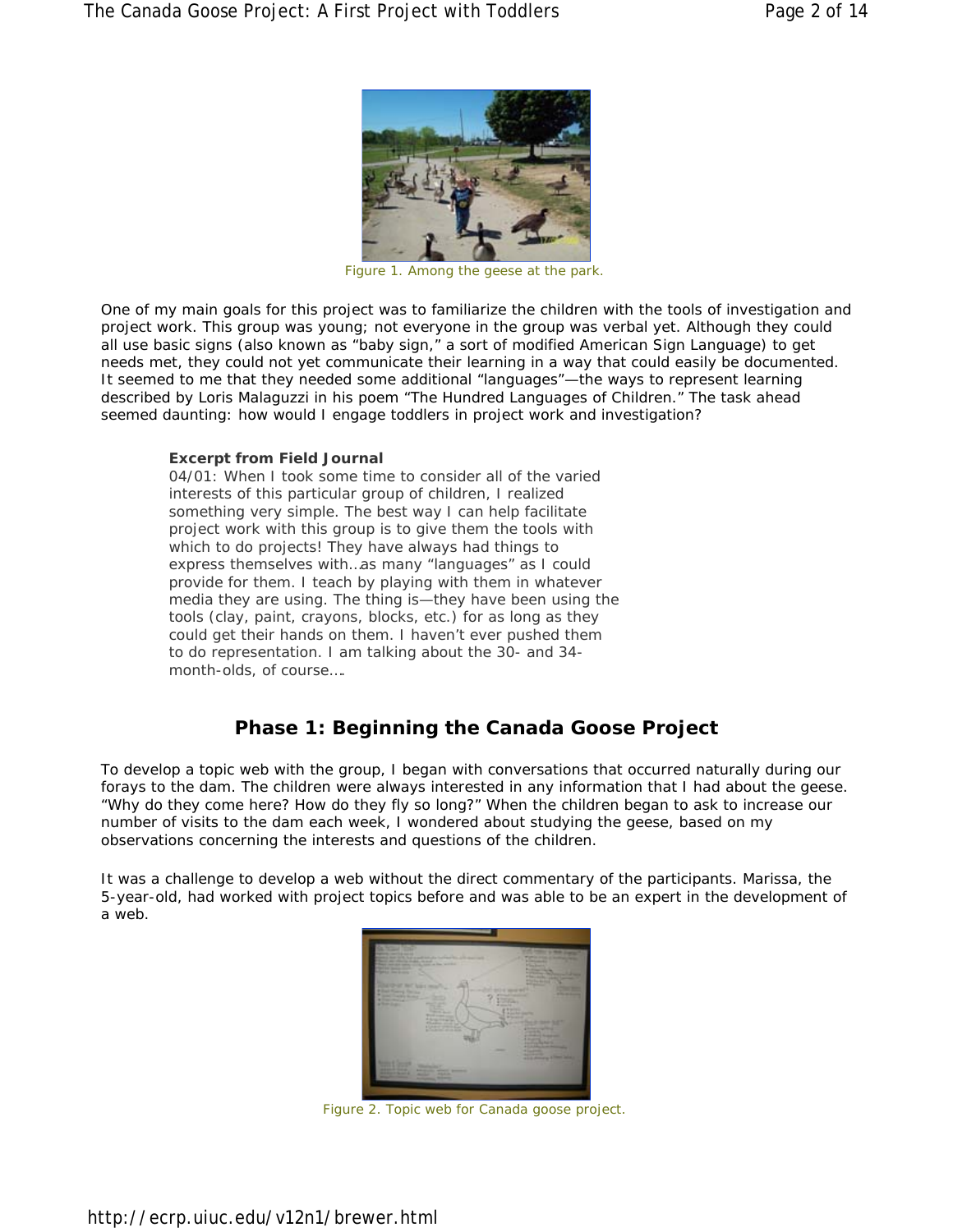The question arose for me: How could the learning of these very young children be represented, and in what ways, during project work? I felt called upon as an early childhood facilitator not only to care for the children's day-to-day needs but also to empower them to represent their knowledge and ideas in ways that were tangible and could be assessed. The project, I felt, must give the children an opportunity to investigate naturally. Therefore, the process had to be developmentally appropriate and to stem from the interests of the child, but it had to provide evidence of learning as well. So the children and I began the dance that is project work: interests appear, provocations are offered, and investigation takes hold.

My offering of representational media was intentional during the Canada Goose Project. I offered many media over the weeks during which we investigated the geese, scaffolding the children's work in each medium, and offering ideas, but frequently reminding myself to allow the children to progress naturally rather than tell them to make something that "looks like" a snake or a goose.

#### **Excerpt from Field Journal**

04/07: When we paint, I prepare a palette for each child. It is a simple paper plate, but we go together to the shelf where the paint is kept, and the child chooses which colors he wants to paint with. Alex always mixes the colors in the palette. Of the three boys, Alex is the one who always mixes first. The other two mix as well, sometimes, but not always. I give them one paintbrush apiece and encourage them to rinse and wipe the brush between colors. I encourage, not force. I want the boys to move into representation, but I don't want to disrupt whatever it is they so enjoy about mixing the paint. Alex especially really likes to watch the whole mess come together. I plan to also offer the boys a palette with one color on it (black?)…then I won't go through the normal "What colors do you want to use today?" I have a philosophy of offering one paintbrush because as an adult who enjoys painting (no, I am not good, or an artist) I was taught to use one brush unless I want to change the size of the line I get from the stroke. I want to encourage the same thing in the children. It doesn't seem natural to me to have a brush for each color of paint. They generally get mixed anyway, and then you have ten little pots of mixed colors of paint. I am intentional in the way I try to scaffold the use of paint and brush. I also know from experience that (1) children enjoy having their own personal pallet and (2) eventually they do start rinsing and stop mixing up the colors unless they are intentionally blending.

## **Phase 2: Investigating the Canada Geese**

## **Field Work: Visiting the Geese at Hoover Dam**

The weekly breakfast picnic was a routine for us. We always took our "discovery bag." Usually the bag is loaded with card stock, pens/pencils, magnifying glasses, specimen containers (in case we find something we need to observe for a week), and binoculars. We would dress warmly and load up in the MOO, which is our big white van.



*Figure 3. Using a magnifier at the park.*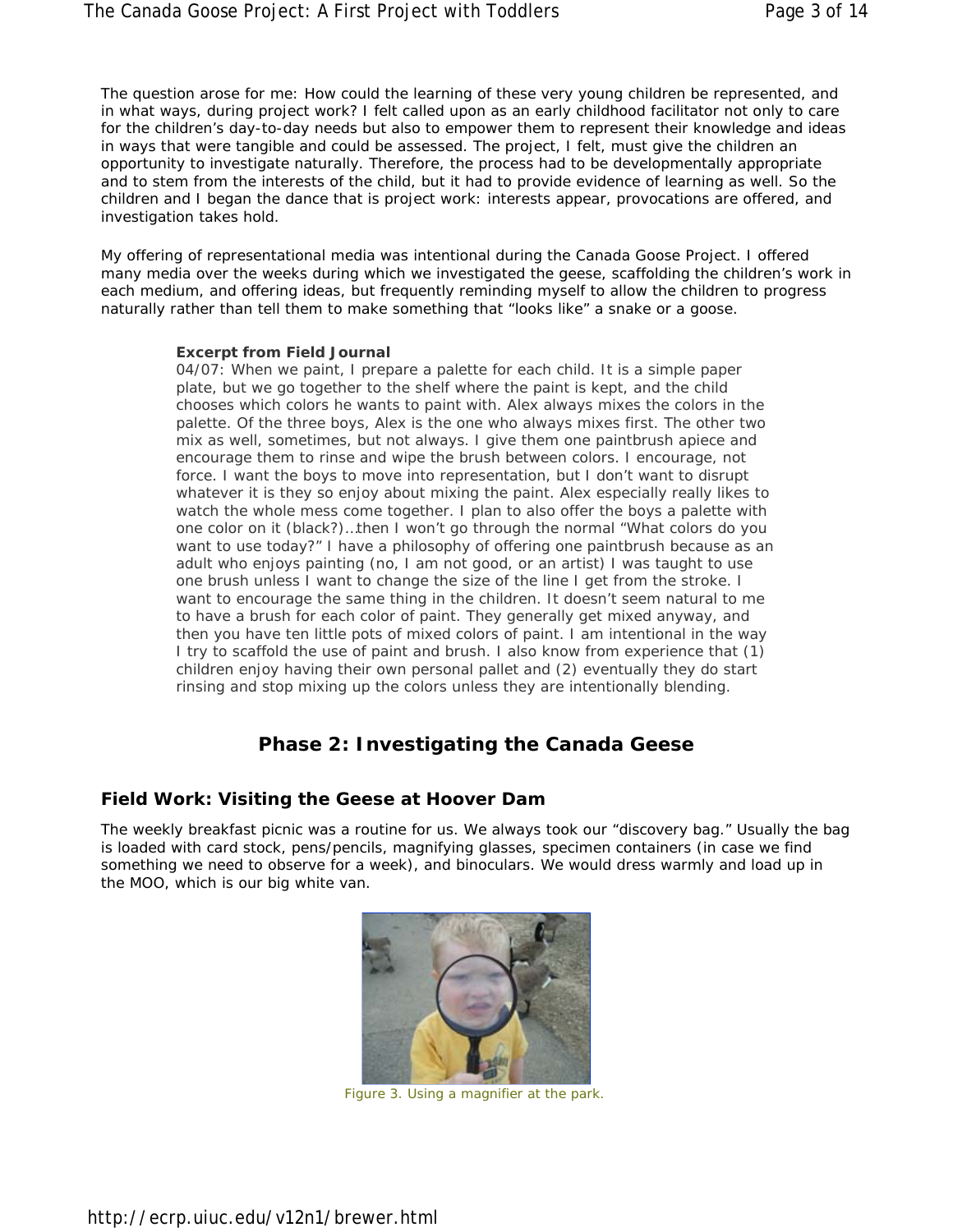#### **Excerpt from Field Journal**

04/08: …What does fieldwork look like with a group of toddlers? It is all about sensory experience. I believe that the noise and the wind and the sunlight dappling off the water are what draws the little ones to this place. I know it has drawn me since I was a child. For Lily, goose day is a delight for the senses: the wind on her face as it comes off the water, the sounds of the birds, the sunlight that she looks up at through squinted eyes. She enjoys the noises that the geese, gulls, and ducks make. I listen to her as she kind of honks like a goose. She found it much more fun to scream like the gulls. She smiles in delight at the gulls flying overhead and the cacophony of the geese clamoring around the picnic table. Infancy is such a wondrous time. She holds bread in her fists and eats it herself, not offering the geese any at all but enjoying their company.



*Figure 4. Lily not feeding the geese.*

### **Representations: Making Casts**

During a conversation with Marissa (age 5), I mentioned that it would be interesting to take plaster casts of the footprints that the geese made in the mud at the dam. She agreed that it would be "neat" to do that. Before we made casts in the field, we set up a sand and seashell casting experience in the sensory table. Since we had no experience with taking casts, I created a small sandbox and set out some seashells that a friend brought from Florida. We pushed the shells and our fingers and hands into the sand to see the impressions we made. The twins, Colten and Christien, were also able to take part in this experience. After some time just playing in the sand, we made some casts.

#### **Excerpt from Field Journal**

04/14: This is a good sensory experience for Alex. The sand is wet, which he usually does not get into. He is a little anxious that the sand sticks to his hands, but we figure out that it wipes off, and things are better. Only one of the children chooses to use his hands to create the impression for his cast. This is Colten. The other children make designs in the sand with their shells. Now we wait…. Saturday: Christien brushes the sand off of his cast. He is excited! "Oh, it's BEAUTIFUL!" he exclaims. He matches the shells that he used to the cast he has made.



*Figure 5. Making casts with seashells and starfish.*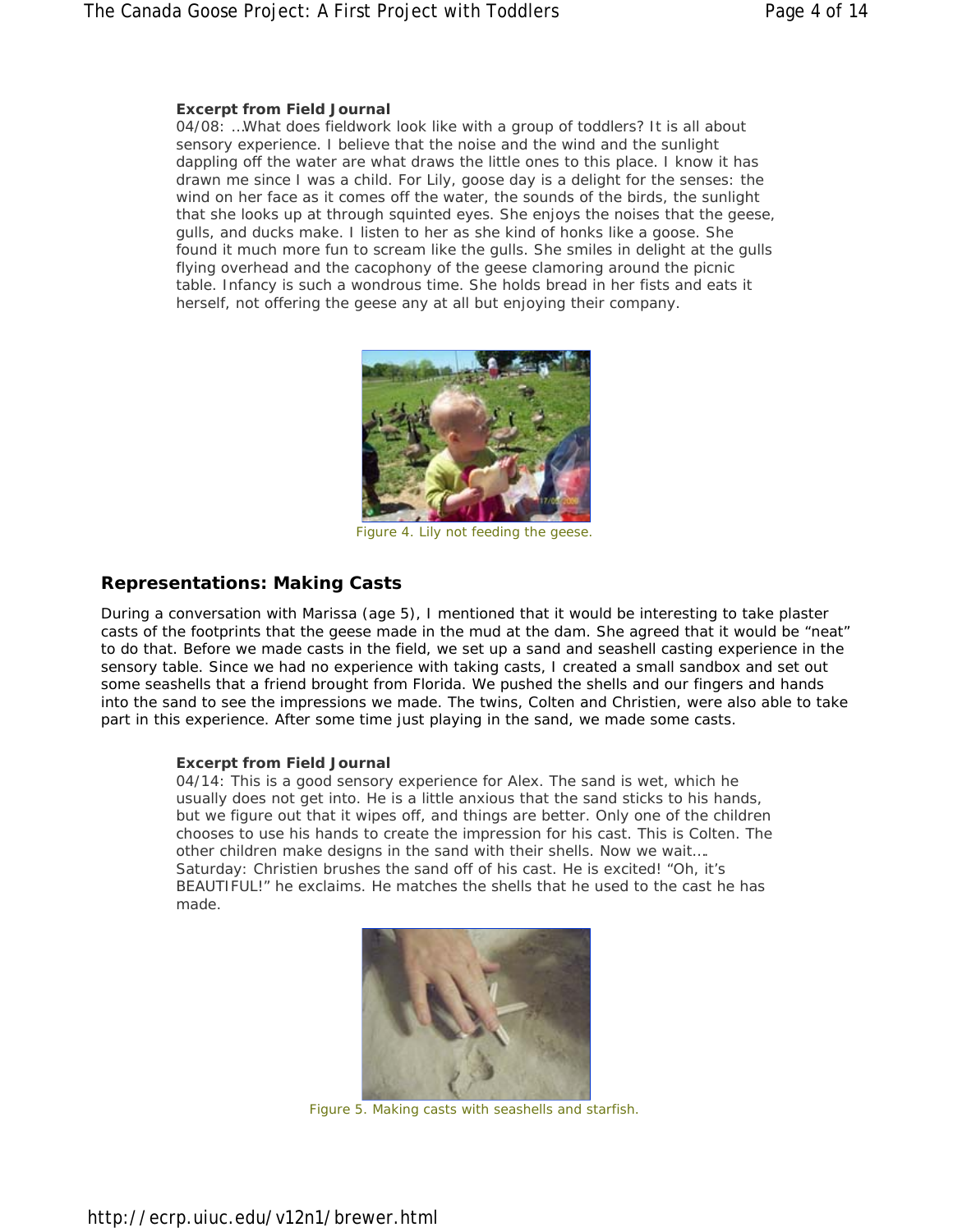

*Figure 6. Encountering wet sand.*



*Figure 7. Goose-footprint casts from field site visit.*

## **Other Representational Experiences: Sketches, Drawings, and Maps**

During the Canada Goose Project, the children progressed with their individual methods of representation. Although the group was quite young, and representation was what is typically seen in the preschool years, it became evident to me that the children represented their learning in their own ways.

As the project progressed, Alex became more intentional about his sketching and even began to understand that when he added his name to the work, the work became more important. "This is my name," he stated proudly as he put his A on the side of his drawings.

### **Excerpt from Field Journal**

04/28: Alex is a surprise. He does not draw anything that anyone could decipher, but he does (1) look intentionally at the geese and then make marks on the paper, (2) seem to be directly imitating the work of the child next to him (not the drawing, but the method), and (3) decide after imitating for a while to pay attention to his own technique and begin to make small intentional marks on his paper. Development of his intentionality is exciting to see.



*Figure 8. Drawing of goose by Alex, age 30 months.*

While he had never been a particularly vocal child, Alex could be very verbal when another child damaged his work.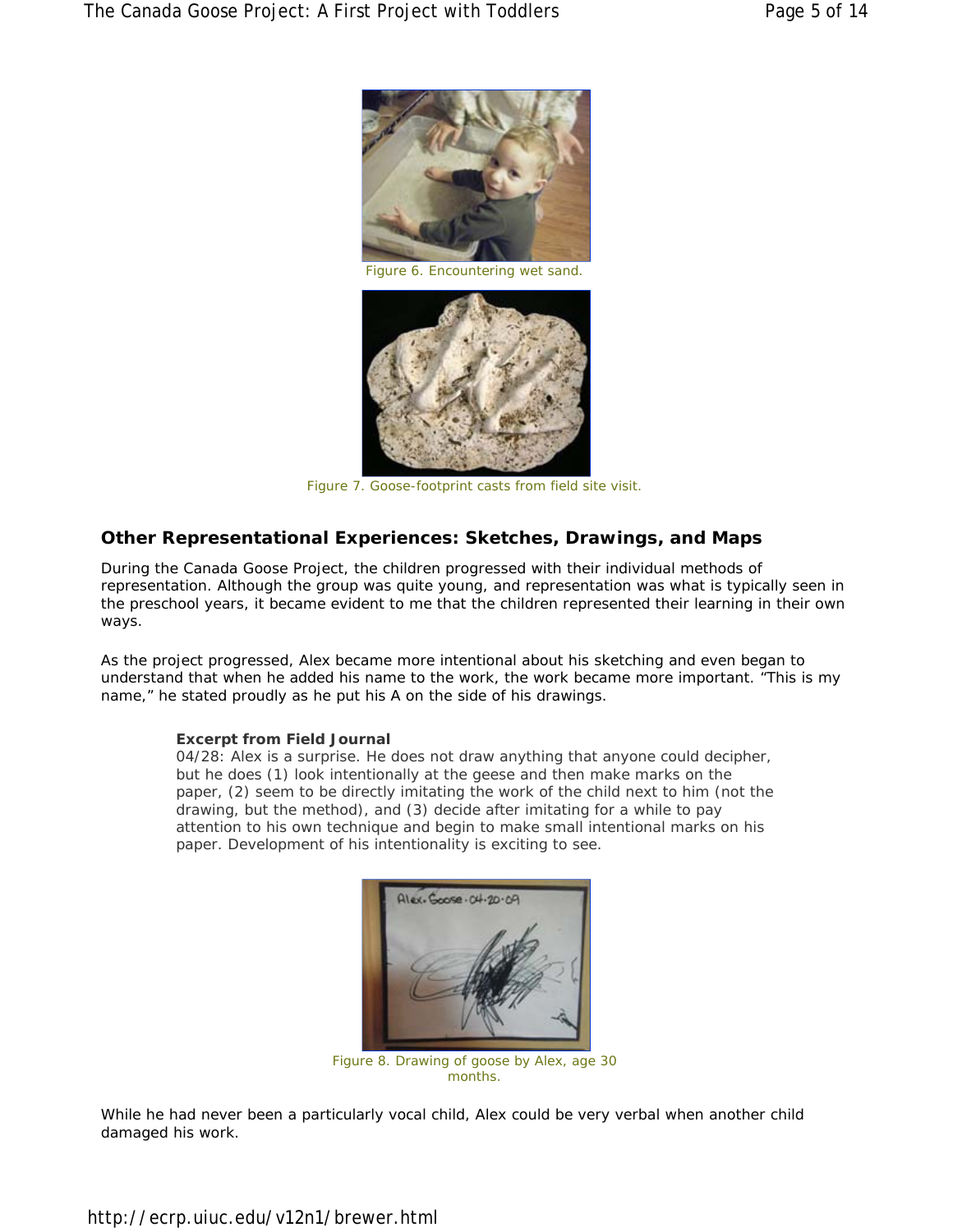#### **Excerpt from Field Journal**

05/12: As I am working, I hear a "Lily NO!!" and then a wail. Alex comes to the gate yelling, "Lily broke my work, Lily tear-ed it, Lily TEAR-ED it!" Lily has indeed taken Alex's first drawing off of the documentation wall and has torn the corner in the process. In pulling it away from her, Alex has bent the corner pretty badly. He is absolutely overwrought!

His reaction seemed to show his feeling of investment in his work.

At one point, Marissa decided to abandon the cartoonish geese with the long eyelashes and jeweled crowns she began the project with in favor of observational drawings that clearly represented the specific markings and body style of the Canada goose.

Colten carried on his investigations very physically, moving his body in ways that suggested deep attention to such things as the sound of rushing water at the top of the dam or how the geese moved their feet. He waddled in imitation of the geese walking on the bank and then watched intently when they swam. He did not try representation with any media other than his body. The way that he moved, the caution with which he stepped, was in itself a kind of language of understanding, a dialogue between what he perceived to be happening and how he could make his body represent what he understood.

Christien could become so intensely involved in an investigation that he would prefer to skip a meal rather than be interrupted. He also would not become involved in something unless it was his idea. No amount of prompting would bring him to an activity unless he wanted to participate—which was acceptable to me. I believe it is important to gauge a child's interests and development and allow him to interact with his world in order to construct his own understanding. It seemed to me that for Christien learning followed a spiral: he wanted to know; he investigated with whatever he had at hand, working until he felt he had assimilated it entirely; and then he moved on. Because he had enjoyed the area at the dam for so long, it made sense that he would know quite a bit about it, but what he knew amazed me when he finally represented his understanding in a drawing, as the following field notes and video demonstrate.

#### **Excerpt from Field Journal**

05/18 …I have brought paper for sketching, a new tool for looking called a "pondscope," and the field glasses and magnifiers. While we feed the geese, I offer the sketching paper and pens. Alex and Christien want to draw. Alex draws for a minute but then is off. Christien draws for quite a while. He adds many details to his drawing. I observe him as he draws and talk to him about his work. His work is very quick. Marks are made with great speed. View the video of Christien at work.



*Figure 9. Christien (age 34 months) drawing his map.*

#### **Excerpt from Field Journal**

05/18. When I review the video of Christien's drawing later, I have my socks knocked off. As I watch every detail of his work, I realize that he has drawn an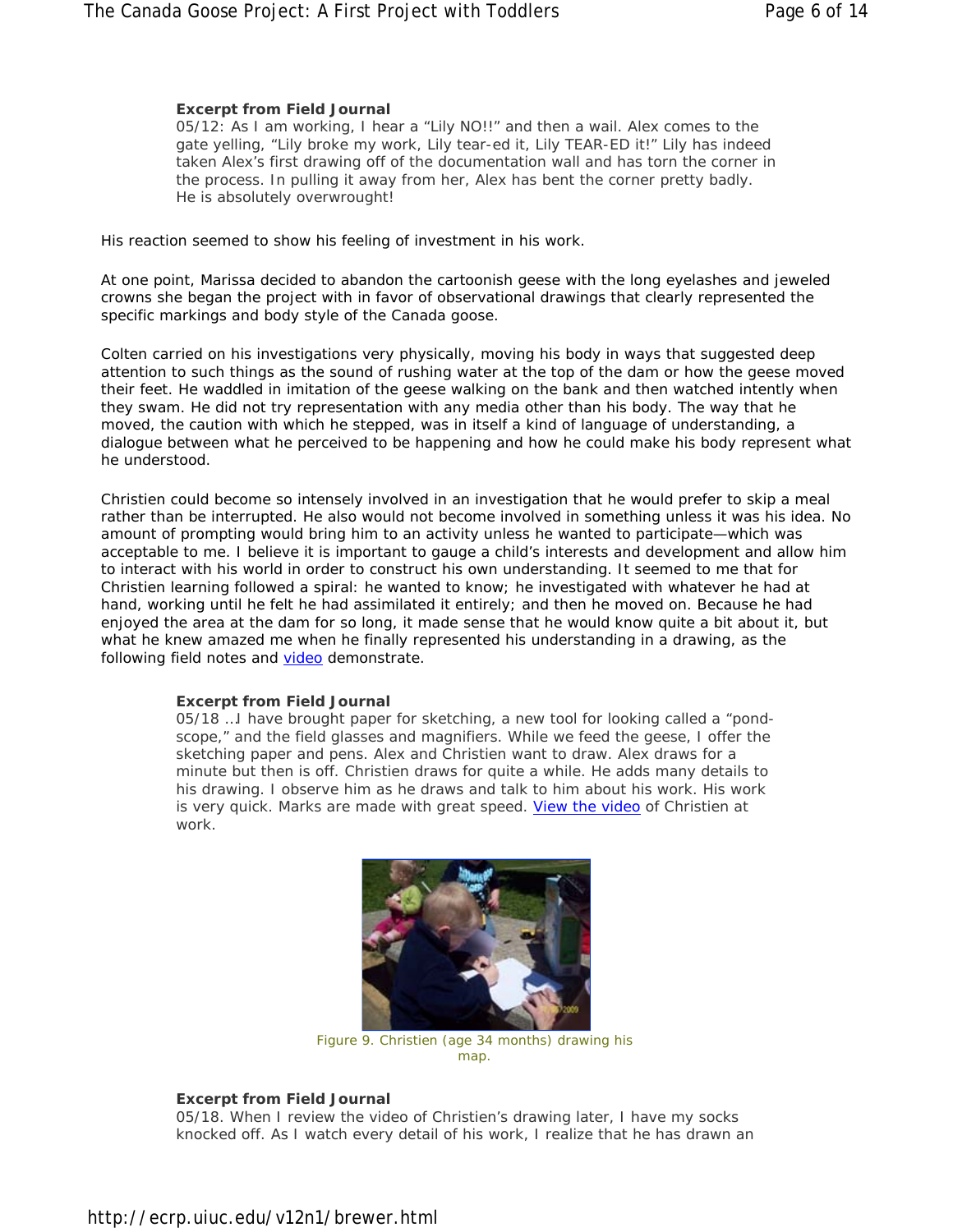accurate topographical map of the area. He has drawn the water's edge, the parking lot bordered by rocks, the geese all around, and the area where we sit and feed the geese. He has added some eggs, although they would have been more properly on the peninsula. Perhaps he has put them there because he has not left enough room for the peninsula on his paper. I don't know, and I will not have another opportunity to visit with the twins for several weeks. Time is of the essence for learning, so I may never know, but I do recognize a map when I see one. I surmise that the reason he was drawing so quickly was that he had ideas he wanted to get represented. This was his second drawing. On the first, he had drawn a wide arc on the side of his paper. The arc ran off the edge of the paper, and Christien seemed to be dissatisfied with this. He discarded that drawing and started again. I did not save it either. I do have the finished drawing, and I am amazed. I tell him he had better be an engineer when he grows up, but he has told his mommy that he is going to be a Spiderman doctor.



*Figure 10. Christien's map of the dam area.*



*Figure 11. Christien's map with key, from culminating display.*

## **Fieldwork: Learning about Embryonic Development**

Several of the children had experience with hatching chicks with me two springs earlier. I explained to them that we could not safely observe a goose egg as the gosling developed. After some discussion and review of photos from hatchings past, the children and I decided to set up the incubator with fertile eggs obtained from a local egg farm. These eggs were set to hatch in 21 days. I anticipated that the children would be able to easily touch, turn, and candle the eggs as the chicks inside developed.

### **Excerpt from Field Journal**

04/14: Marissa remembers hatching chicks before. She is very excited to see the incubator again. She remembers how the little chicks seemed to take so long and work so hard to get out of their shells. "They were just breathin' and breathin'."

04/22: Today is exciting for us. During the weekend, the twins and I visited the dam. Colten and Christien observed a clutch (nest with eggs in it). We talked about how the Mom and Dad geese take turns caring for the nest and were able to observe a changing of the guard while we were there. Christien decided that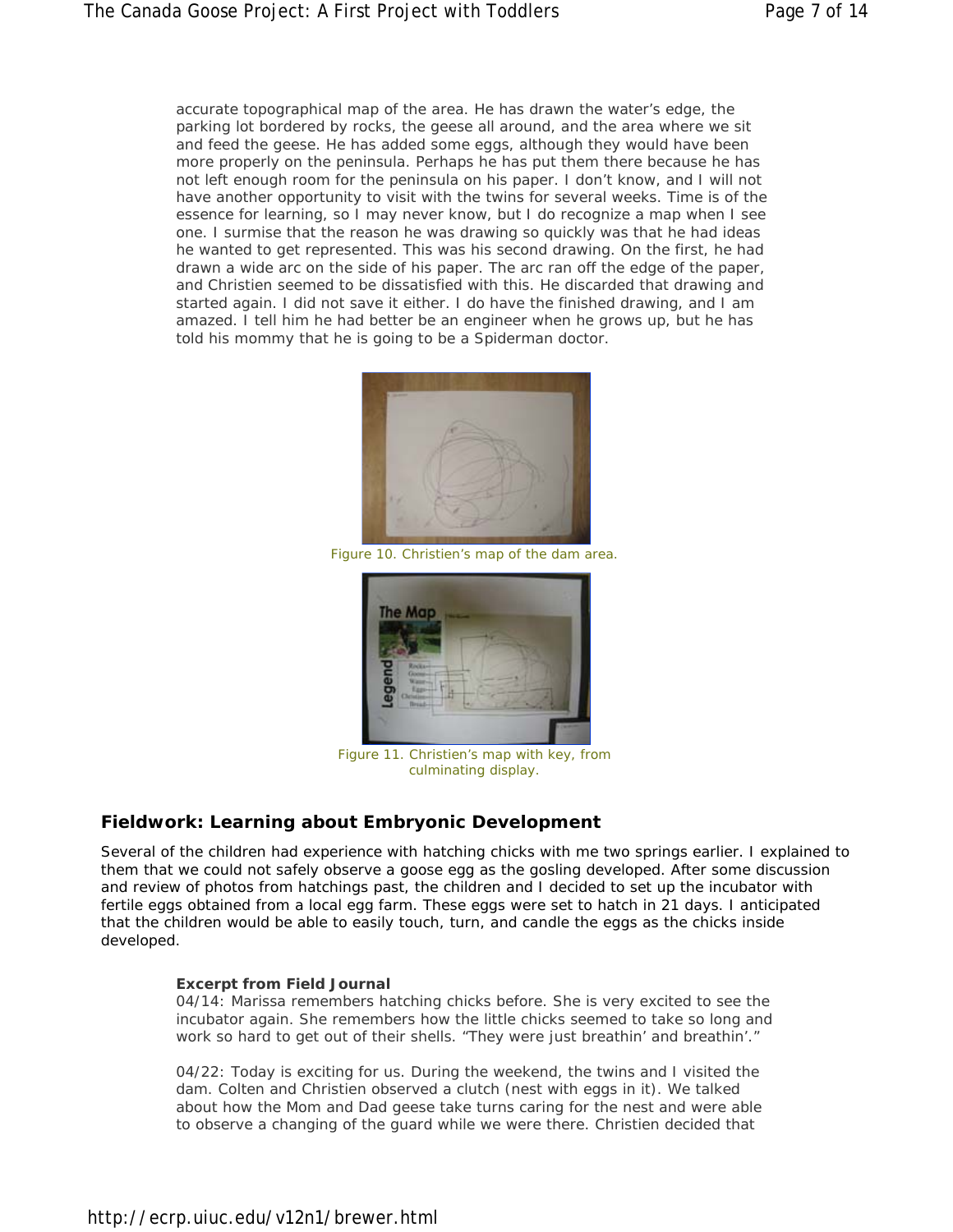the nest then must be called a Mommy/Daddy nest, not a goose nest or a clutch. I tell the children about the Mommy/Daddy nest the boys and I found. Marissa is totally jazzed to see the nest. We do have chicks incubating but that is only for comparison to the goose eggs and so that children can watch a chick developing in a candled egg. (They cannot watch a Canada goose egg develop.)

05/01: We should have chicks soon. I have candled the eggs and saw movement in at least one of them; I believe two at least are viable. I feel comfortable letting the children see the eggs candled again this Monday so they can see how the chick has grown to fill his shell.



*Figure 12. Candling a chicken's egg.*

The day after candling the eggs, we talked about the difference in size between the goose eggs and the chicken eggs. The boys helped me empty a chicken egg from the store. Christien was surprised to see that there was no baby chicken in that egg, even though he eats eggs at least once a week, he helps his mom cook, and he has cooked with me, too. "Where's the baby chicken?" he asked. We talked about store eggs not having babies in them. I explained, "If we want to have baby eggs, we have to get the eggs from a farm. There are not babies in store eggs, they are for eating."



*Figure 13. Looking at eggs.*



*Figure 14. Lily with an egg.*

Despite a near-tragedy with the incubator when the power turned off while I was away, long enough for the eggs to get cold, some of the eggs ultimately hatched, just as always before when we have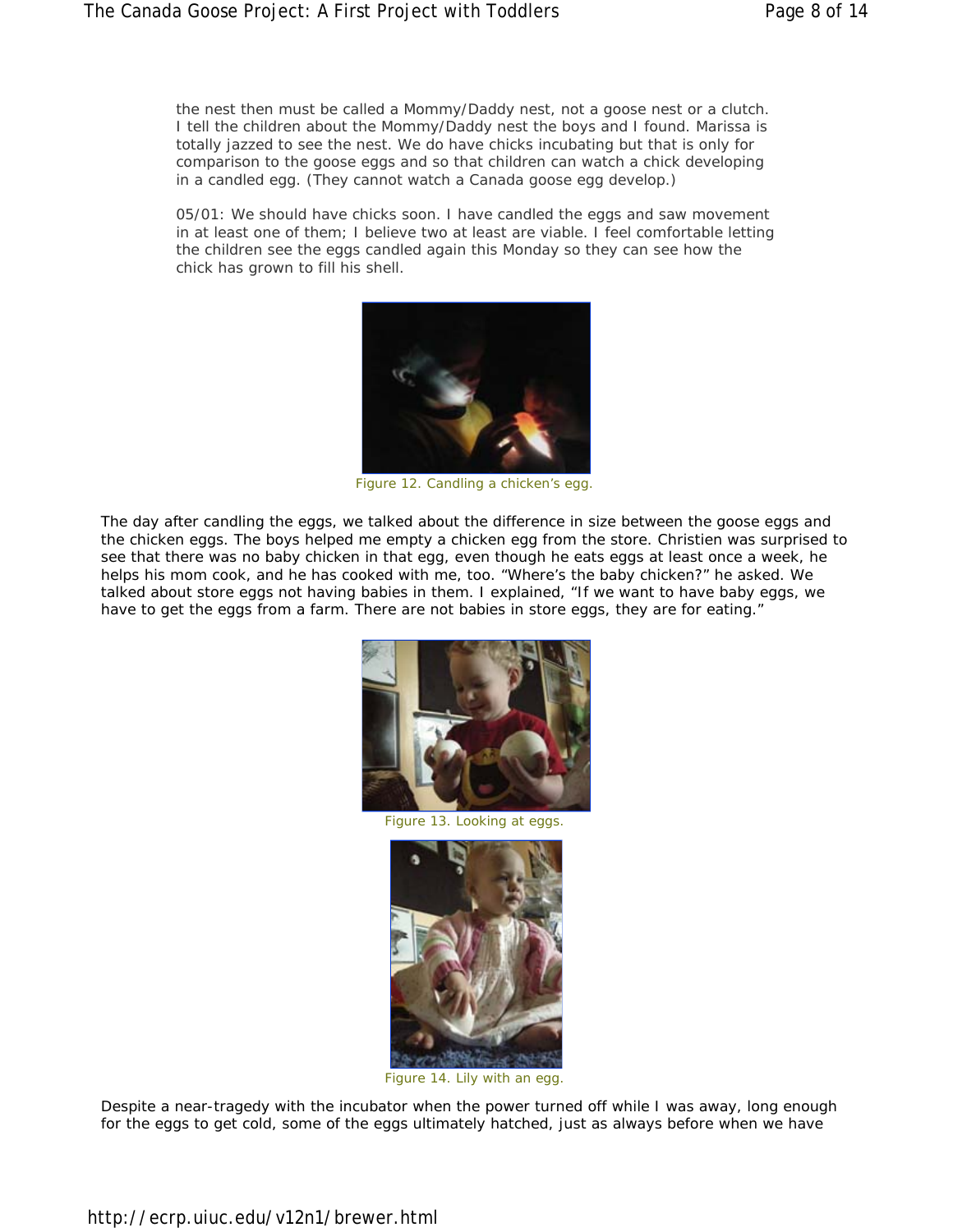incubated chicks.



*Figure 15. Looking into the incubator.*

### **Excerpt from Field Journal**

05/09: CHICKENS!!!...Ahhhhhh (big sigh of relief). I call and email the families and tell them. Colten and Christien come over. Christien and I actually catch a hatching on video. Oh, boy, what a day. Lots of filming. Christien tells me that the chick came out of his egg and that he will fly in the air. Colten says the word "incubator," finally. Neither of them had attempted that one yet. We feed and water and care for and watch and listen and worry after what were (finally) three baby chickens.



*Figures 16-17. Holding the new chicks.*

## **Nest Predation and Destruction on a Site Visit**

I have found that when the topic for investigation involves life, it inevitably also involves death. The children and I experienced this fact during the study of the Canada geese.

## **Excerpt from Field Journal**

04/22: …What [Marissa, Alex, and I] find on the little peninsula [today] puts the wind right out of our sails. Two of the three nests we had found on Saturday have fallen victim to predation. We see egg shells and yolk everywhere. The nests were empty when we saw them only days before. Now they have been filled with eggs laid by the geese—and emptied again by predators. The pair of geese that belong to one of the nests are swimming around the bank near the nest, softly honking at us. Marissa, who can be a bit emotional, is aghast. I think she may become upset and cry, but she is angry. We can see that the predator was a large dog; we have a Saint Bernard and a Mountain Feist, and the footprints we find are closer in size to the Saint Bernard. Marissa picks up the eggshell and says that it is much bigger than a chicken egg…. As we make our way back to the van, Marissa notices that lots of trash has accumulated from a more domesticated species: MAN. She looks up at me and says, "Shouldn't we just want to clean up the environment?" Alex sings out, "Clean up, Clean up." Right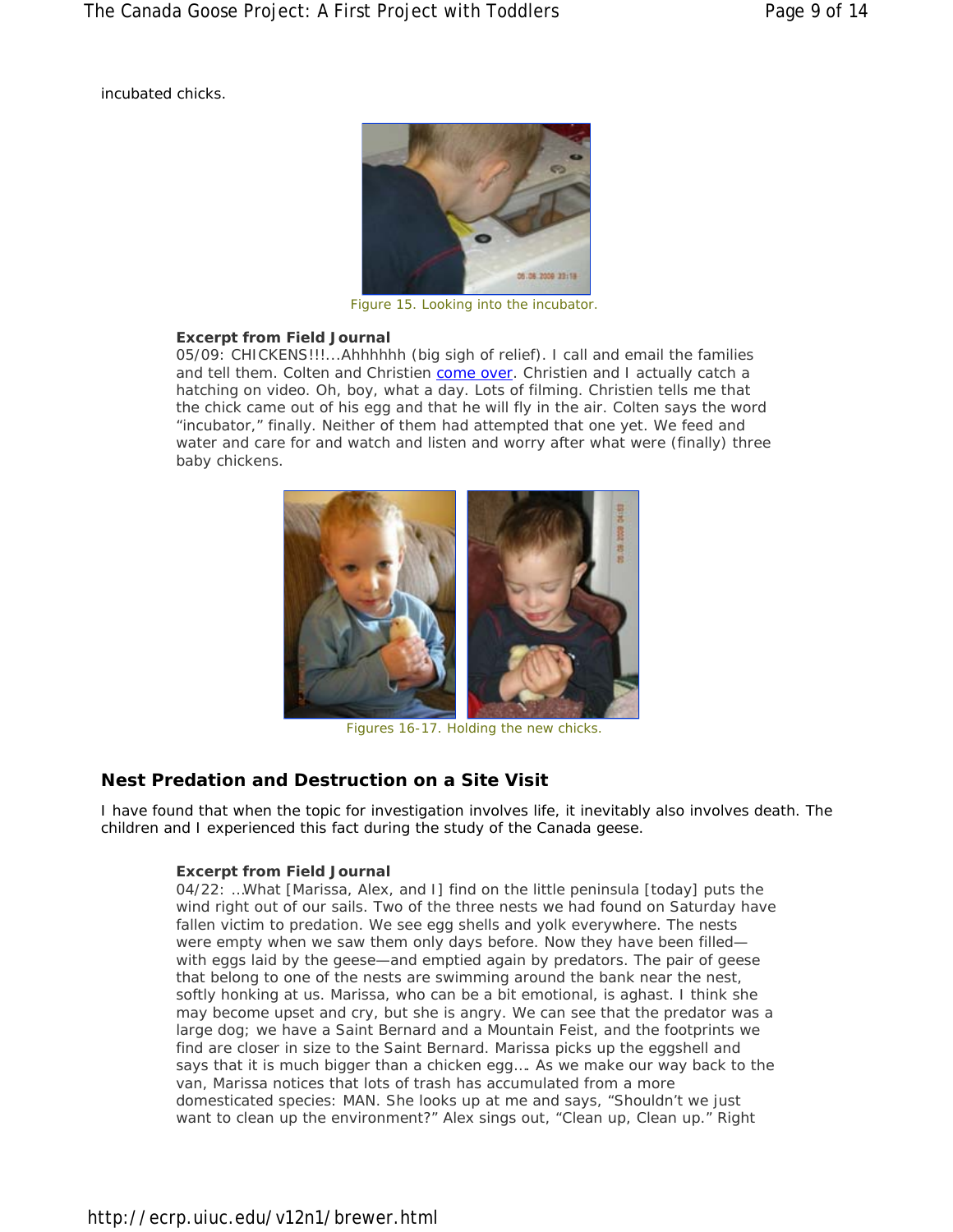there, the three of us have a little impromptu cleaning session. We reaffirm what we know about taking care of the earth, without any actual plan to celebrate Earth Day….



*Figure 18. Cleaning up trash.*

Two days later, the group encountered cause for celebration when another nest was discovered, full of eggs.

#### **Excerpt from Field Journal**

4/24: …We are hot to investigate [the nest]. The twins' mother, Virginia, is with us. We play on the bank, looking for snail shells for a while, and then we go over to the peninsula to look for nests. Lo and behold, there are several nest sites. One of the nests has a mommy and daddy in attendance, so I know they have a clutch. We get the boys to come look at the nest one at a time…. Virginia moves on to see if there are any more nests. She finds another, and calls out to us…. She gets excited and says, "Look, this nest has already hatched!" I have to then tell her about predation. I show her the dog tracks in the mud and the location of the eggs (about 5 feet away, on the bank) that have "hatched." I thought Marissa was going to be the one to cry…. Virginia can't believe that something so horrible could happen. I tell her and the boys that a dog ate the eggs. Colten repeats, "Doggie eats 'em," so I know he understands what happened. He has some knowledge about what is inside an egg, because we allow children to crack eggs when we cook together. I watch him as he identifies for himself the albumen and the yolk. He picks up the broken shell gingerly and carries it with him for a while.

Whether the dog in question was a pet or one that had been "dumped" was unclear. What was clear, however, was that it had a taste for eggs—an unpleasant reality for both me and the children. While the group was saddened by this turn of events, the project continued, and I believe that deeper learning involving ethics and care of the Earth occurred.



*Figure 19. Watching geese on a nest.*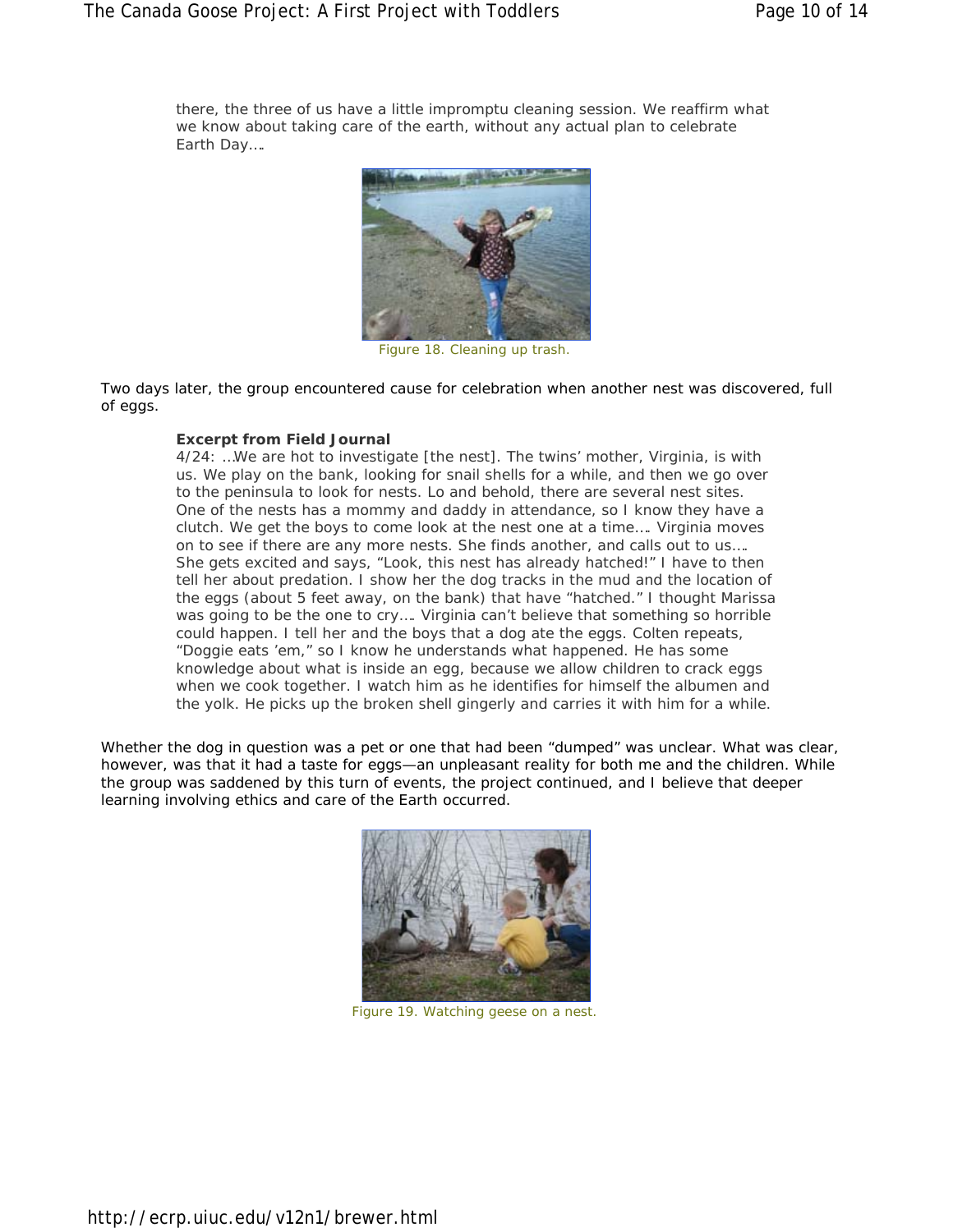

*Figure 20. Broken eggs, a sign of nest predation.* 



*Figure 21. Using binoculars to view geese.*

During Phase 2, the children and I engaged in several activities in addition to incubating eggs, drawing, making casts, and observing the geese. These activities included trips to the library to get books about the water fowl we observed at the dam, visits to the naturalist at another park to ask questions about the geese, a visit to the zoo, and talking with the marina police to see if we were permitted to post a sign about littering and pets off leash. We came up with many ideas about how to look at our friends the geese.



*Figure 22. Lily watching ducks on a visit to the zoo.*



*Figure 23. Drawing at the zoo.*

# **Phase 3: Endings and Beginnings**

The project could have gone on for much longer, but things began to change in nature. The children began to investigate other aspects of life at the Hoover Reservoir and Dam. Often when we walked the peninsula looking for nests, the children collected snail shells for taking home to look at.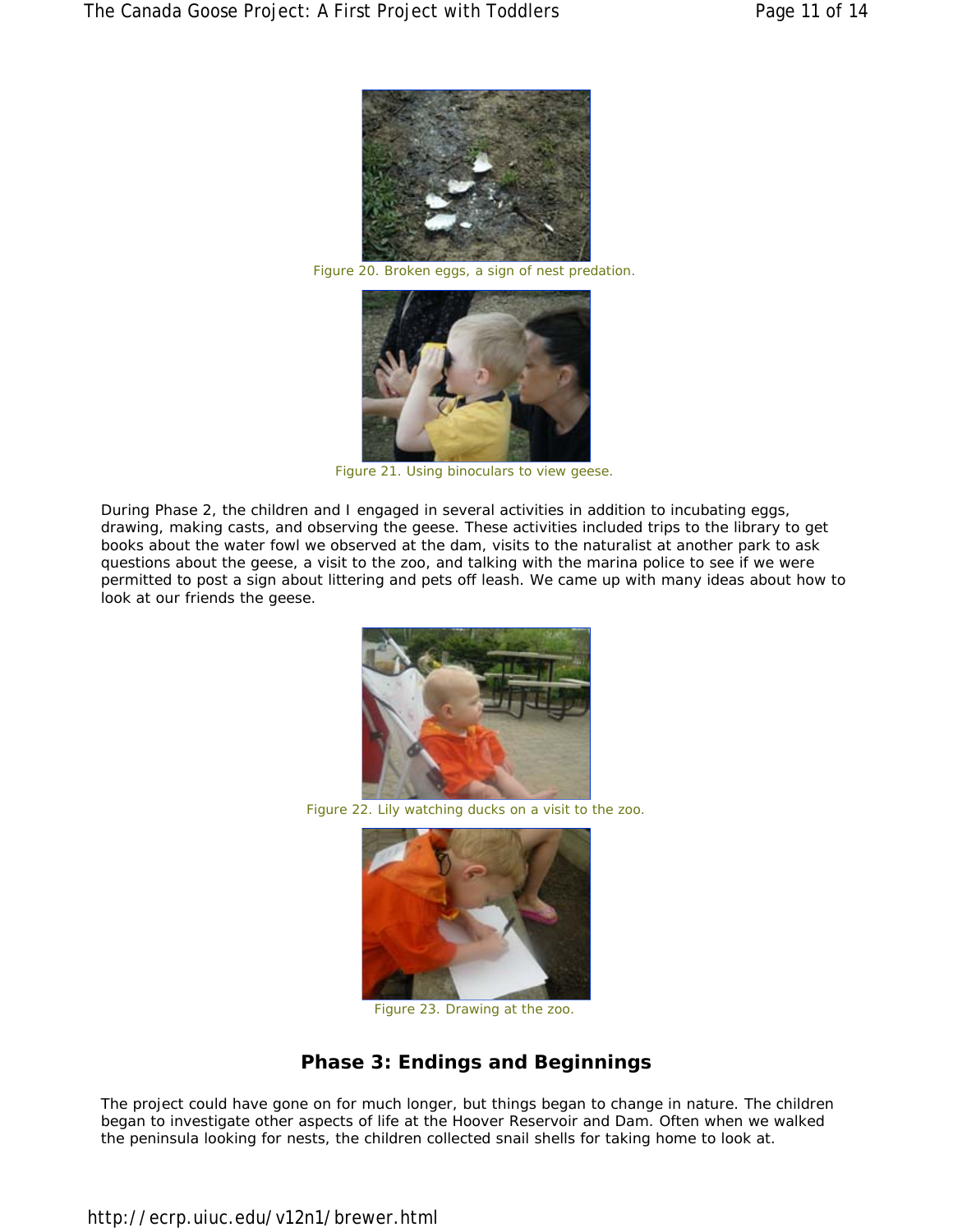Interesting bugs made themselves known, and there were tiny fish near the banks. We brought a pond scope with us, which opened up another aspect of investigation—seeing what was under the water. So much had been learned about the geese, it seemed proper to "put them to bed" before moving on.

### **Excerpt from Field Journal**

05/19: We are preparing to culminate this project! I have offered the pond-scope due to the interest in the snail shells. The chicks have hatched, and our work with the geese seems to be done. It is the way with projects; they often lead us to another direction. That is what I feel happening here. Since our time to do a project for school work is almost over, we cannot move into another area, and still call it the Goose Project. Sometime in the future, it may become the "Life at the Hoover Dam" project. Time will tell. Meanwhile we decide what we will share with our parents, siblings, and friends (who will be our special guests) at our culminating event on the 22nd. We have been so engaged in our work that the need to culminate and go forward arose rather abruptly. Quickly I call all the parents and see if they can come to a special evening event on the 22nd.



*Figure 24. Using the pond scope.*

On the morning of our culminating event, I asked Marissa what she would like to share about our panels. She wanted to go over each and every piece! We talked about the panels, the photos, and the artifacts. The video clip shows part of the presentation that Marissa made for our guests.

Then we made a special treat for the guests—nests. The nests were a simple chocolate snack that we had made before. (Sometimes we have used butterscotch pieces and call them "hay stacks," but for the event, we used chocolate and called them nests.) We added three white Jordan almonds to each nest to represent the goose eggs. Even though we were playing in food, Marissa was clear that she wanted the nests to look "real" and tried to get the sticks just right. Alex started to help us but then decided to play with Lily.



*Figures 25-26. Documentation panels.*

# **The Teacher Reflects on the Goose Project**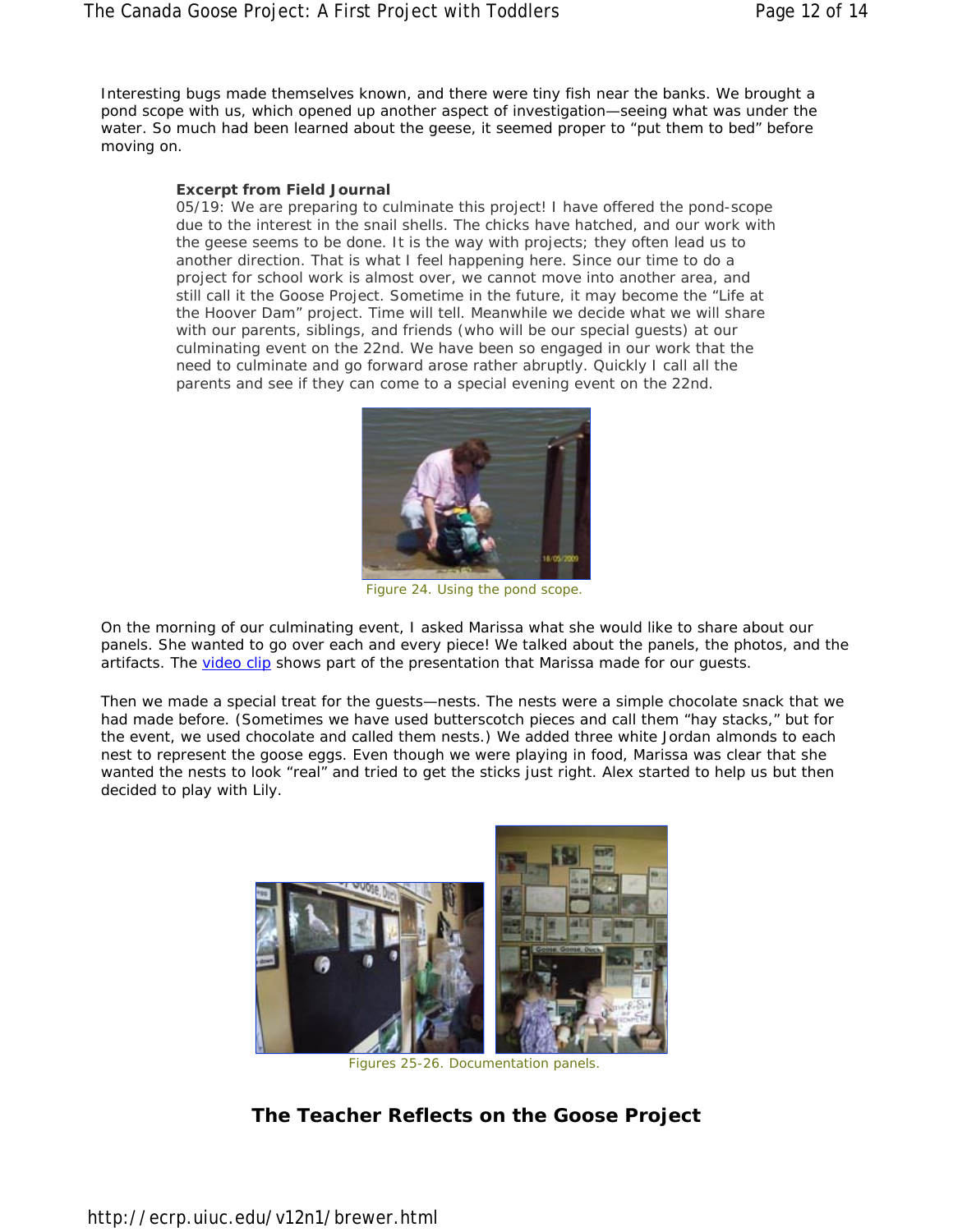I thoroughly enjoyed this project. We often ask children what they liked the best about a project. When I ask myself, I have to say that being with the children was the best part—not just as the teacher but being truly with them on the journey. They are fascinating. I was present when Lily found the confidence to walk into a gaggle of noisily honking geese. I watched Christien work on his sketch one day and found to my amazement that he had made a map of an area that he knows a great deal about. I watched Colten on top of the dam as he tried to discover the reason for such a vast change in sound from one side of the dam to the other (see video: Cacophony Conundrum). I was there when Alex showed a reverence for life that many in this world seem to lack, and I was present when Marissa took on the job of sharing her understanding with a group of folks very much older than herself.

I was not able to realize many of the plans that I had for this project. I knew that two of the children were very interested in an environmentalist's work, and I wanted to visit a farm for injured Canada geese that were being rehabilitated. We had interviews scheduled with experts who weren't able to accommodate us, and I had wanted the children to get used to the idea of asking an expert for answers. If not for the fact that this work was being recorded for my own capstone work at university, time would have allowed us to reschedule the activities that had to be canceled. I was very dissatisfied with that for a time but began to accept that even without those fascinating studies, the children learned about the things they were interested in—why water rises and falls, why a goose moves one way on land and another in the water—growing in their ability to construct understanding.

The children have learned something about being a community of learners—that each of them contributes to the whole. Each of them has something to offer the group; even the youngest of us, Lily, gave her impressions and representations to the project. The children also developed as social beings, becoming more comfortable with nature and understanding that, as stewards of this planet, we have obligations to it, such as keeping it clean and being kind to its inhabitants. One of the things that Marissa and Alex were most disturbed about was the amount of garbage that we found on the banks of the reservoir. Most importantly, I believe the children grew in their understanding that we do these things not with the sense that it is something we must do, not drudgery we must deal with, but with a sense of joie de vivre and love for one another and our world.



*Figures 27-30. The children's "joie de vivre and love for one another and our world."*

## **Author Information**

Ruth A. Brewer, AAS, BS, MOM, has been an in-home preschool and child care provider for 22 years. She received her associate's degree at COTC, in central Ohio, her bachelor's at the University of Cincinnati, and will obtain her master's at Ashford University in Illinois (all in early childhood). She is also an independant consultant and trainer of preschool teachers.